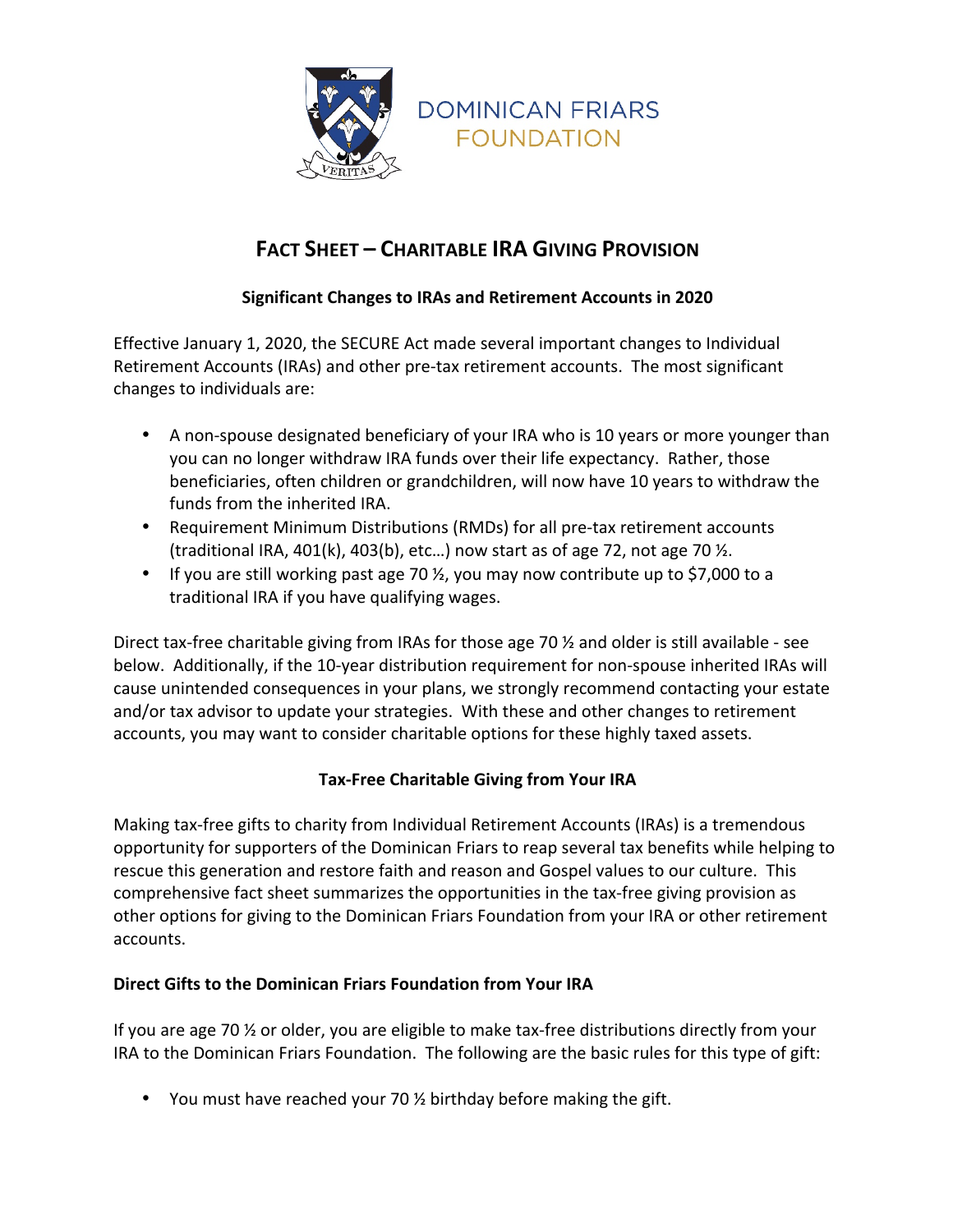- The gift must come directly from your IRA account to the Dominican Friars Foundation\*your IRA plan administrator will provide forms to request IRA charitable gifts, also referred to as the IRA charitable rollover. \* See instructions on page 5.
- You can give up to a maximum of \$100,000 in IRA charitable rollover gifts in any calendar year.
- These gifts cannot involve any "donor benefits," like tickets to a fundraising gala or anything where you might receive some benefit of monetary value.
- These gifts may be directed only towards qualified U.S. public charities like the Dominican Friars Foundation, and may not be directed to donor advised funds or supporting organizations.
- These gifts count towards your Required Minimum Distributions (RMDs).

Following these guidelines, your gift to the Dominican Friars Foundation will not be treated as a taxable IRA withdrawal. Since all of your IRA funds are considered "pre-tax" dollars by the IRS, not taxing IRA charitable rollover gifts is *the equivalent of a full income tax deduction on any funds given through this method.* Additionally, if you are no longer an itemizer on the Federal income tax return, this is an opportunity to reap tax savings from charitable giving.

Note: you may not take an income tax deduction on your Federal tax return for these gifts because these funds have already been excluded from your taxable income.

# **Required Minimum Distributions**

A prime tax-savings feature of the IRA charitable rollover is that such gifts count towards your Required Minimum Distributions (RMDs). Once you turn age 72, you are required by law to take mandatory taxable withdrawals from your IRAs. If those funds are not needed for your retirement needs, and you would prefer not to pay income taxes on RMDs, you may simply direct some or all of your RMD to the Dominican Friars Foundation. RMD rules require all funds withdrawn from IRAs to first be counted towards your RMD requirement – if you are considering avoiding taxable RMDs, you may want to see what your upcoming RMD requirement is and first use the IRA charitable rollover gift before taking other withdrawals.

# **Tax Benefit for Non-Itemizers**

An additional tax-savings feature of the IRA charitable rollover is that it benefits those who do not "itemize" deductions on their tax returns. If you are a non-Itemizer, then you generally do not receive any tax benefit from your charitable giving. As mentioned above, since an IRA charitable rollover is the equivalent of a full income tax deduction for the amount given from your IRA to the Dominican Friars Foundation, you are in effect being given a significant tax benefit for your charitable giving despite the fact that you don't itemize deductions on your tax returns.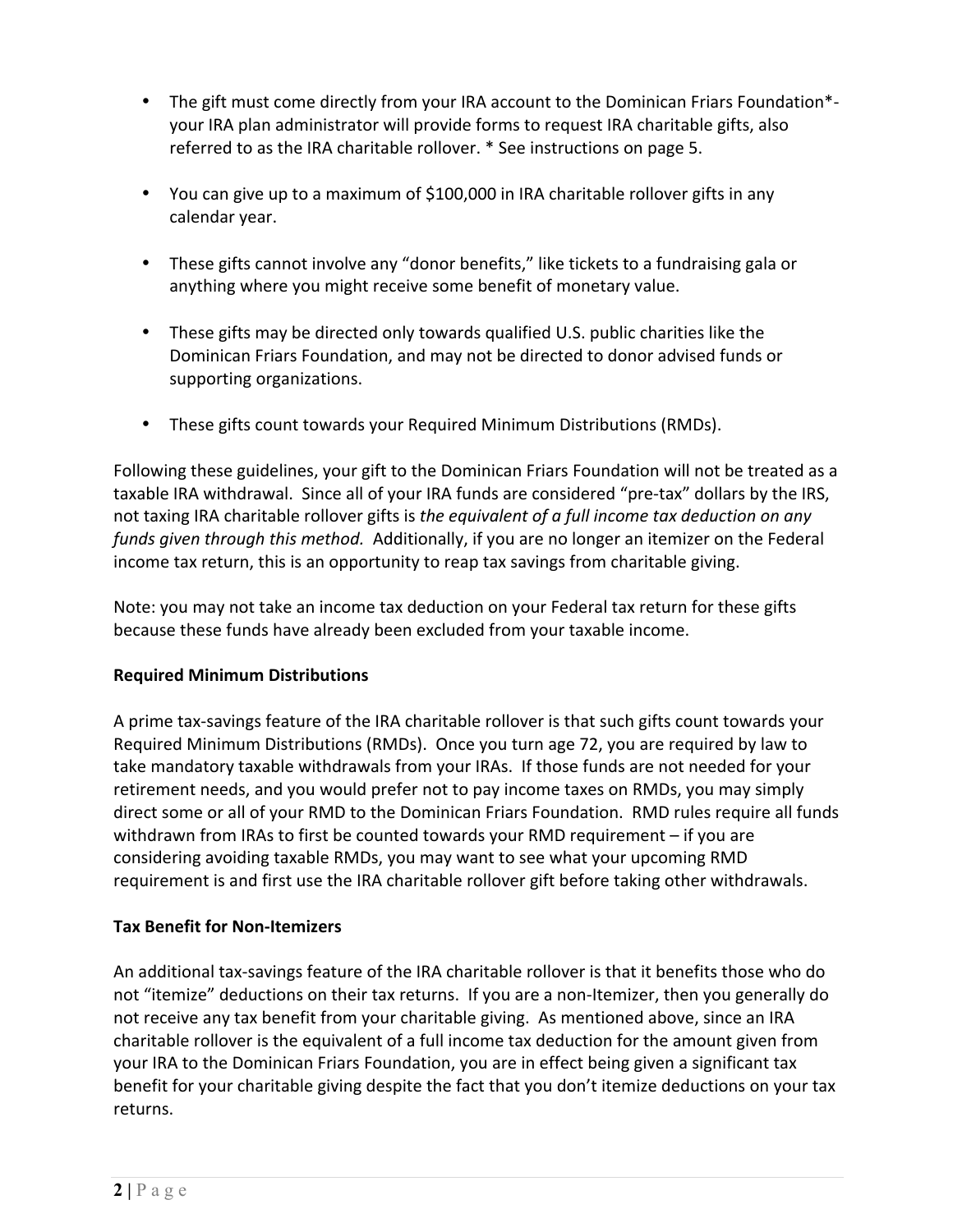#### **IRA Charitable Rollover Only Applies to IRAs**

While other qualified retirement accounts are very similar to IRAs, the IRA charitable rollover only applies to actual traditional IRA accounts. This means that similar  $401(k)$ ,  $403(b)$  or other qualified retirement accounts may not be used for this type of gift. If you are interested in making an IRA charitable rollover gift from other qualified retirement accounts, we recommend that you first rollover those other retirement funds into an IRA account and then proceed with the gift from the IRA.

## **IRA Giving from Those Younger Than Age 70**  $\frac{1}{2}$

If you are older than 59  $\frac{1}{2}$  but not yet 70  $\frac{1}{2}$ , and are interested in making a gift to the Dominican Friars Foundation from your IRA or other retirement accounts, it is possible to be done with little or no tax cost. Any gift from your IRA to a charity will be treated as a taxable withdrawal. But, you will be entitled to an income tax deduction for the same amount of taxable income incurred, generally completely offsetting the income incurred by the deemed IRA withdrawal. Under limited circumstances, though, you may either not be able to take the full offsetting deduction in the year of the gift or you may be subject to reductions in your value of your income tax deductions at certain higher income levels. We strongly encourage you to speak with your accountant to see if you are able to make such gifts with little or no tax cost.

## **IRA Giving from Those Younger Than Age 59**  $\frac{1}{2}$

There is generally a 10% early withdrawal penalty for anyone withdrawing funds from IRAs or other retirement accounts before reaching age 59  $\frac{1}{2}$ . Any attempt to make a charitable gift in these circumstances would trigger that penalty and therefore is not recommended.

## **Designating the Dominican Friars Foundation as a Beneficiary of Your IRA**

In addition to the benefits we discussed for qualified IRA charitable rollover gifts, many of the Dominican Friars' supporters have decided to name us as a beneficiary of their IRAs or other retirement accounts. All funds in IRAs and qualified retirement accounts are subject to income tax after your passing, except for funds designated to charitable organizations. If you are considering a Legacy Gift to the Dominican Friars, designating your IRA or other retirement fund is a smart tax saving option.

## **Roth IRAs**

In recent years, there has been much talk about the benefits of Roth IRAs. A Roth IRA is one that is funded with already-taxed funds (as opposed to pre-tax funds in standard IRAs). The benefit of a Roth IRA is that the investment growth of the funds is not subject to income tax when you withdraw it or after your passing. While we appreciate all types of gifts, it is generally not recommended to designate charitable organizations to receive the remaining funds from your Roth IRA. Rather, Roth IRAs are typically designated to family or other loved ones who receive the funds with no further tax liability.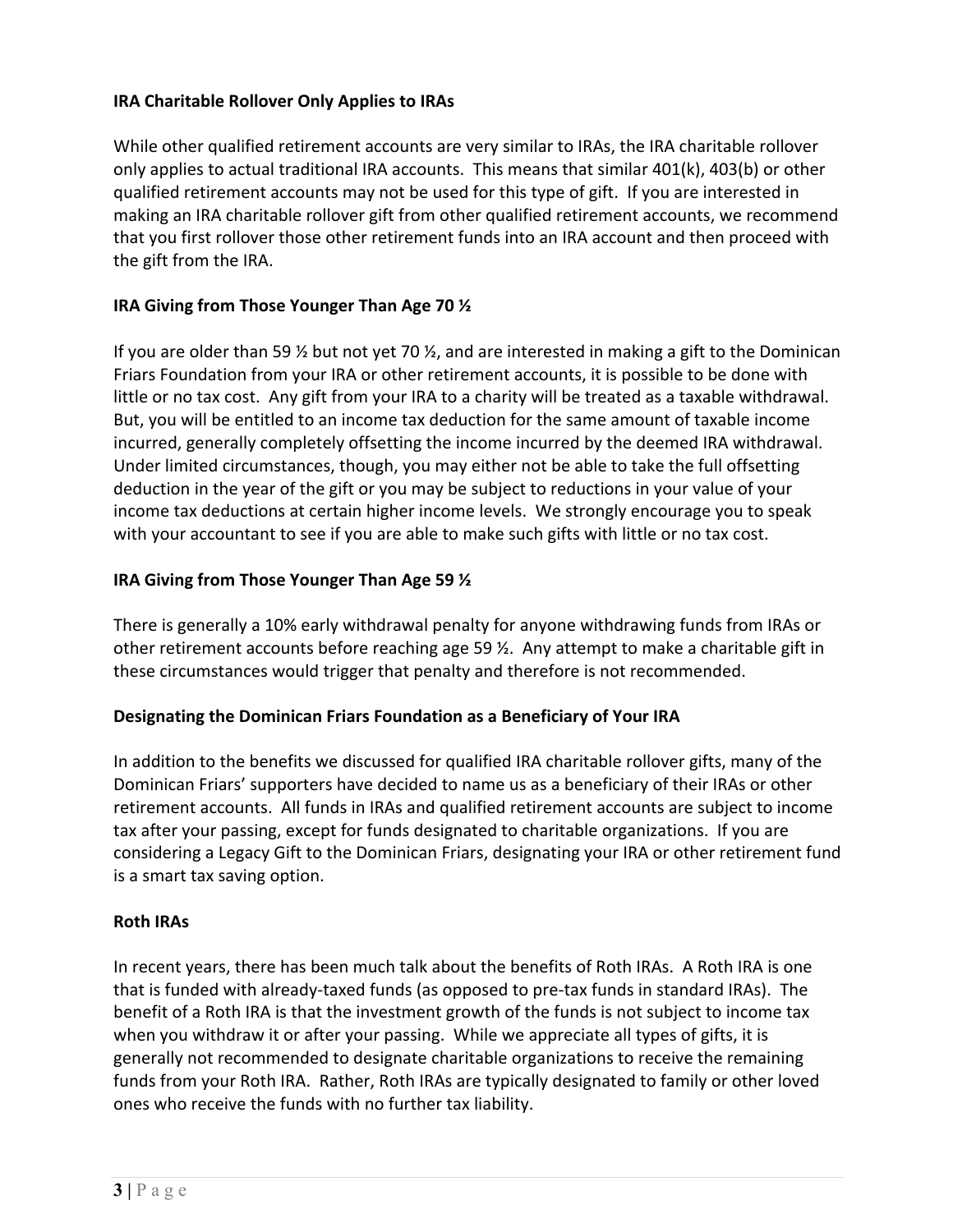#### **IRA Restrictions**

If you are considering leaving part of an IRA to the Dominican Friars, but also want to ensure that a loved one has access to the funds after your passing, we recommend contacting your IRA plan administrator to inquire about IRA Restrictions. These are rules that you can place on your IRA beneficiaries – limiting access to principal while preserving a remainder for an additional chosen beneficiary, including the Dominican Friars.

#### Your Legacy with the Dominican Friars

IRAs and other retirement accounts typically represent a substantial portion of individuals' financial investments today and therefore, there is great interest in using these funds for charitable needs. Whether through the IRA charitable rollover or through a beneficiary designation, we hope you will consider using some of your retirement funds to create your own legacy aligned with the 800-year legacy of the Dominican Friars to continue to preach the truth, in season and out, to build up a civilization of life and love for generations to come.

## **If you have any questions about the information contained in this document, please call** Diana Kilarjian at 646-350-0108 or email at Diana.Kilarjian@DominincanFriars.org.

This information does not constitute legal or financial advice and we strongly encourage you to consult with your tax advisor about these strategies and whether they may be appropriate to your individual circumstances.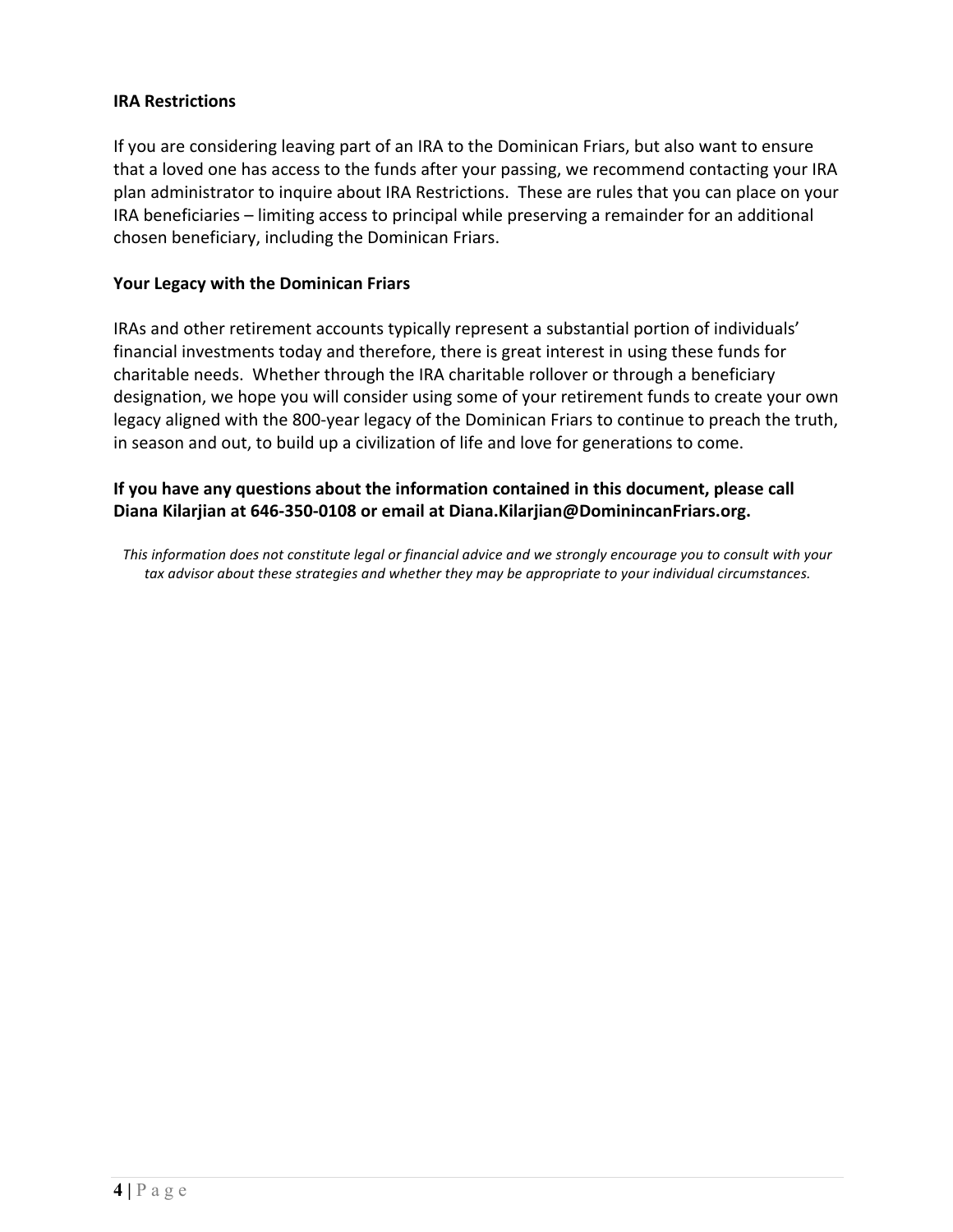#### **MAKE A TAX-FREE GIFT FROM YOUR IRA**

#### **Instructions**

Thank you for considering a gift to the Dominican Friars both now, and as a legacy gift via a beneficiary designation, of your IRA. Your gift would go a long way towards helping to renew the culture, both now and for future generations.

Following are the instructions to make a direct transfer from your banking institution and below is the information to make a legacy gift to the Friars by setting up a beneficiary designation.

#### **Direct Transfer:**

Capital One ABA or Routing # 021407912 Checking Acct# - 752 849 7572 Dominican Foundation

#### **Beneficiary Designation:**

The Dominican Foundation of Dominican Friars Province of St. Joseph, Inc. is a NY State taxexempt corporation under section 501(c) (3) of the Internal Revenue Code (EIN 26-3273636).

If you have any questions, please call Diana Kilarjian at 646-350-0108 or email at **Diana.Kilarjian@DominincanFriars.org.**